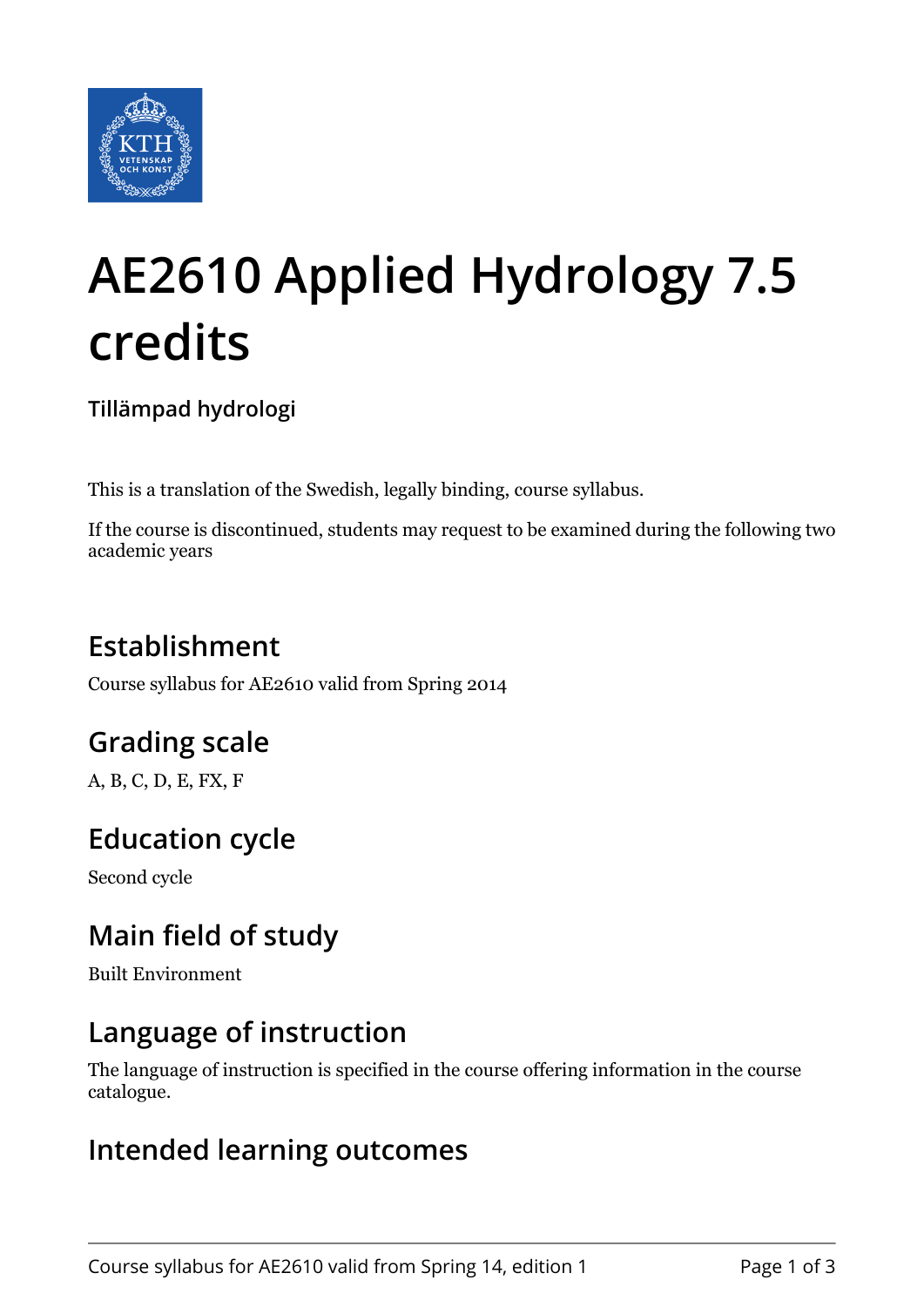The overall aim of the course is to give applied knowledge of rural and urban hydrological systems. After the course the student should be able to:

Describe the process in the hydrologic cycle in rural and urban environments and solve problems dealing with water balance, evapotranspiration, hydrographs, infiltration, frequency analysis, hydrologic risk analysis and more.

Describe lumped and distributed flow routing and solve problems with analytical and numerical methods.

Derive a conceptual model diagram representing a comprtment model of an urban hydrological system.

Apply uncertainty based modelling techniques.

Describe the main features of important climate variability phenomena and discuss the curent climate change scenarios for the next 100 years and the possible effects on hydrological systems in different regions of the world.

Descibe the layout and perform a hydraulic design of municipal water supply and waste water systems.

#### **Course contents**

The main components of the climate system: radiation balance, atmospheric circulation, land-atmospheric interaction.

Hydrologic processes: precipitation, evaporation, infiltration, unsaturated flow, overland flow.

Surface water: open channel flow, hydrographs, the unit hydrograph, synthetic hydrographs, the SCS method.

Lumped and distributed flow routing: the Muskingum method, SaintVenants equations, the kinematic wave.

The linear reservoir: analytical solution and modelling of a system of linear reservoirs.

Hydrologic design: hydrologic statistics, frequency analysis, hydroeconomic analysis, uncertainty based modelling techniques.

Urban hydrological processes: quantifying runoff and groundwater recharge in urban areas, quantitative impact on surface and groundwater due to human activity.

Municipal water supply systems: hydraulic analysis and design of pipe networks and distribution reservoirs.

Waste water collection systems: hydraulic analysis and design of storm and sanitary sewer systems and treatment plants.

## **Specific prerequisites**